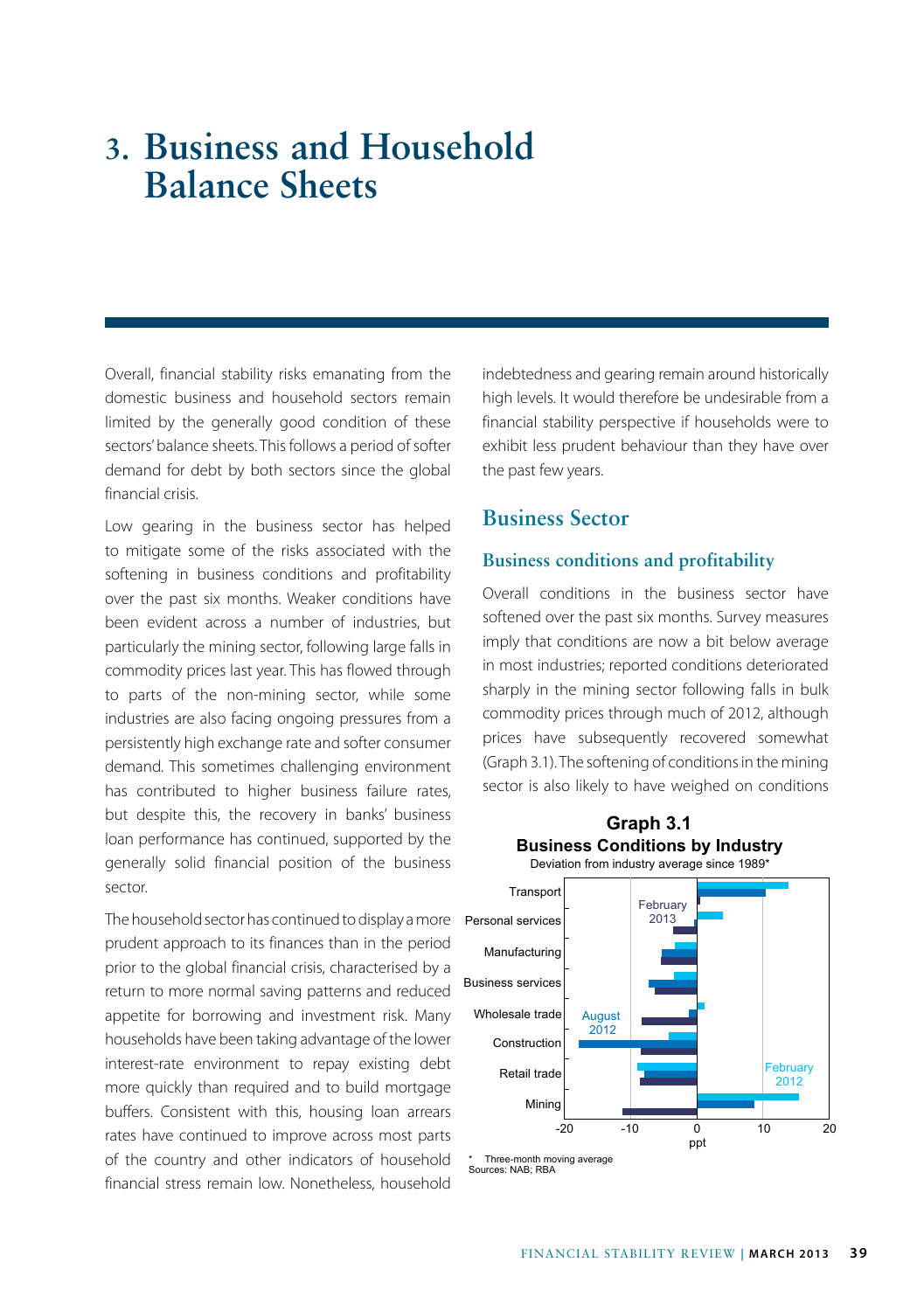in related industries, such as business services (see also 'Box B: The Financial Condition of Companies Servicing the Mining Sector'). At the same time, the ongoing challenges of a high exchange rate and a return to more traditional borrowing and saving behaviour by households have weighed on the manufacturing, retail and wholesale trade industries.

This softening in conditions is consistent with business profitability moderating over the past year. The national accounts measure of non-financial corporate profits declined by 9 per cent over the year to the December quarter 2012. This was driven by mining firms, for which aggregate profits fell by about 25 per cent, to be slightly below their average share of GDP over the past decade (Graph 3.2). Profits of the non-mining sector rose by 2 per cent over this period, although there was considerable divergence across industries: profits fell sharply for manufacturing and wholesale firms, but grew solidly for transport companies. The share of large listed companies reporting losses remains somewhat elevated, but below its peak in the crisis period. Market analysts continue to downgrade their earnings expectations for the coming financial year, with these downgrades having been particularly sharp for the mining sector.

In contrast to larger businesses, surveys indicate that conditions experienced by small businesses



The difficult operating environment being faced by some businesses is also evident in the commercial property sector, a sector to which the banking system has sizeable exposures. The pace of the recovery in commercial property rents and prices slowed in 2012, and conditions generally remain weaker than prior to the crisis across the main market segments (Graph 3.3). In the CBD office market, where conditions had improved the most over the past few years, rents have fallen in recent quarters and vacancy rates have begun to increase again. The increase in office vacancy rates over the second half of 2012 was driven by weaker tenant demand across most capital cities, and followed large supply additions in the first half, particularly in Perth and



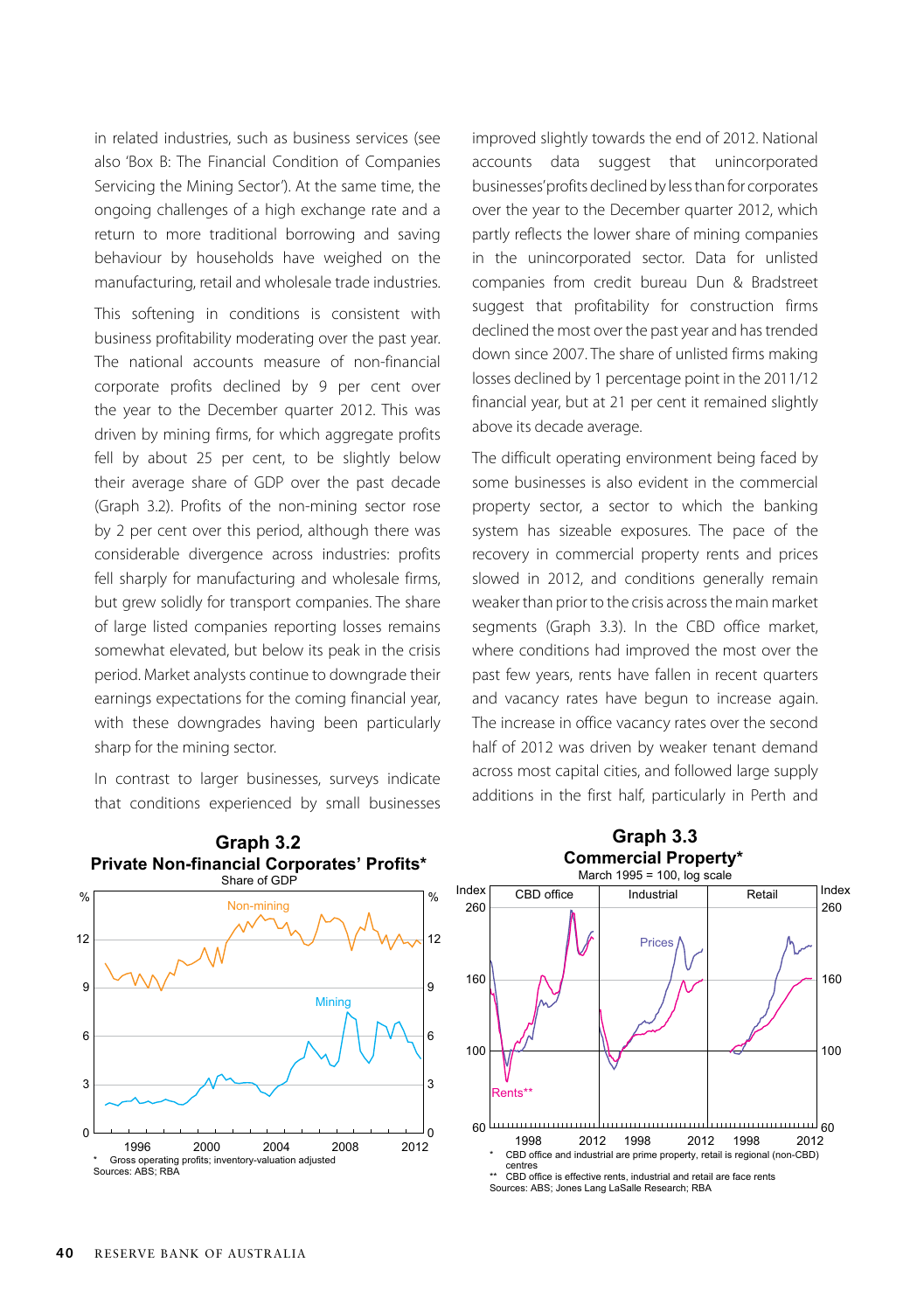Brisbane. While there is some new supply in the pipeline, private non-residential building activity has been fairly weak compared with the run-up prior to the financial crisis, and the outlook for construction in the near term is subdued: non-residential building approvals in the second half of 2012 were below their average level since the early 1990s as a per cent of GDP, and survey measures of investment intentions are weak.

In line with the general softening in business conditions and profitability, business failure rates have been above average recently. The bankruptcy rate among unincorporated businesses has drifted up over the past three years (Graph 3.4). This reflects both an increase in the number of bankruptcies and a decline in the number of unincorporated businesses, particularly self-employed construction workers. Other kinds of business-related personal administrations, as a share of unincorporated businesses, have collectively also drifted up over the same period. The insolvency rate for incorporated businesses is also elevated, though it is below recent peaks and still well below the level observed in the early 1990s. Incorporated business failures have been concentrated in the construction and services sectors, and by state have been highest in Queensland and New South Wales, and have been



climbing in Western Australia. For both incorporated and unincorporated businesses, the share of failures attributed to economic conditions has increased in recent years, though most incorporated business failures are still attributed to other factors, such as weakness in business management.

#### **Financing and balance sheet position**

Firms' internal funding available to finance investment has declined alongside the decline in profitability. The quarterly flow of internal funding has slowed since the September quarter 2011, but it remains above its long-run average as a share of GDP (Graph 3.5). Among listed corporates, the mining sector drove most of the fall in internal funding (given the sector's sharp fall in profits), although retained earnings continue to be an important source of funding for that sector (Graph 3.6). The mining sector has also been able to access bond markets to help fund its large investment pipeline: mining firms accounted for more than half of all bond issuance

**Graph 3.5**

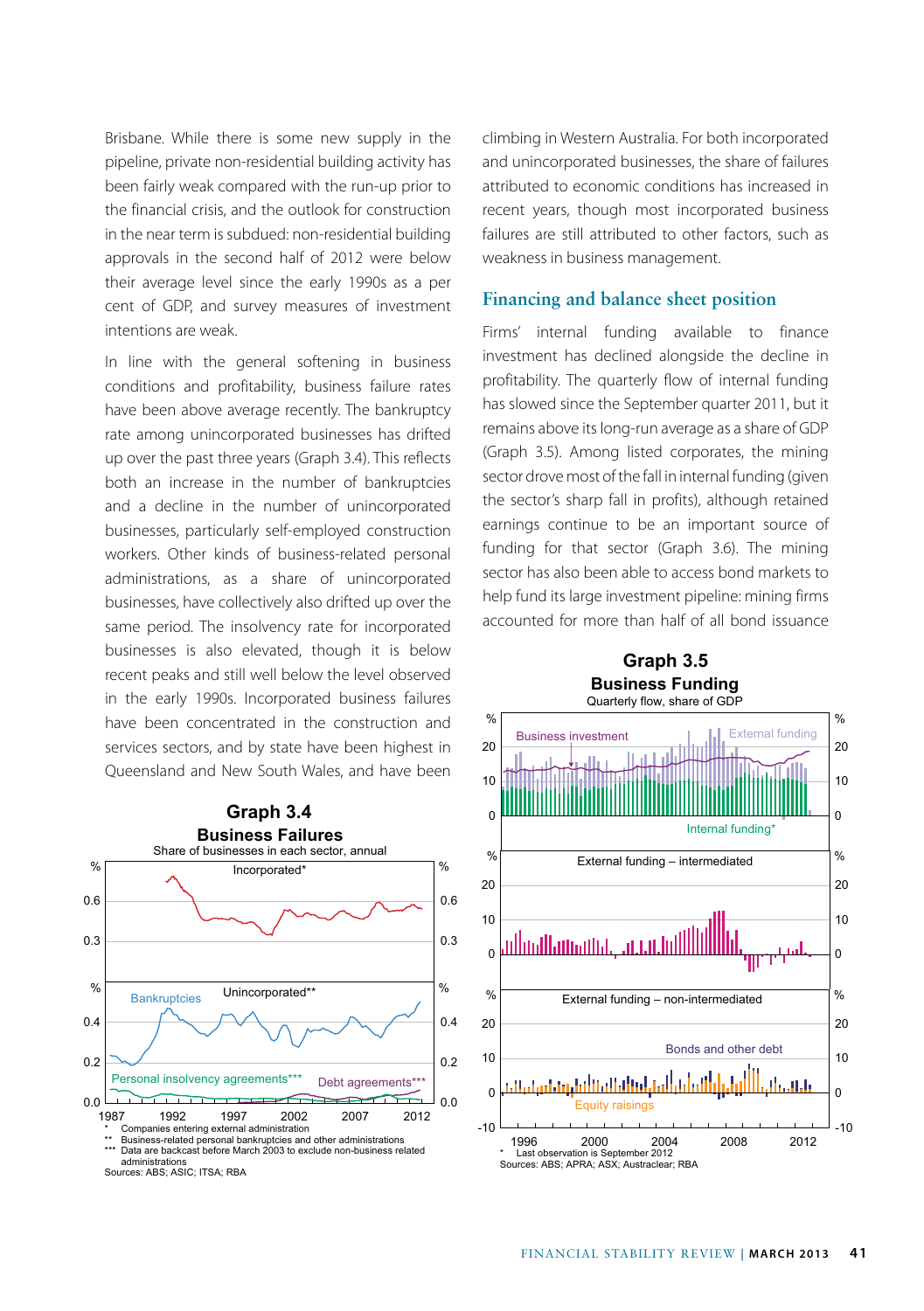

by Australian non-financial corporates in 2012. Total issuance was quite strong in the year, at about 2 per cent of GDP, as firms took advantage of ongoing foreign appetite for corporate debt, yields at decade lows and the narrowest spreads over government bonds in several years.

In contrast to non-intermediated debt, growth in intermediated business credit has been subdued. After rising by about 3 per cent over the first half of 2012, business credit has been broadly flat since then (Graph 3.7). The recent weakness was evident across a range of industries, and for both small and



### **Graph 3.7**

large loans; a split by (typically larger) incorporated businesses and smaller, unincorporated businesses suggests it was driven by a decline in incorporated business lending.

The overall weakness in business credit in recent quarters seems to be mainly due to weak demand rather than supply constraints. As noted, some larger businesses have been tapping bond markets instead of borrowing from banks, with businesses taking advantage of the more favourable terms they can obtain in bond markets than from financial intermediaries such as banks. In addition, liaison with firms indicates that many businesses are still seeking to pay down debt rather than increase borrowings. There are, however, reports that banks have tightened their lending standards to certain segments of the business sector in response to weaker outlooks, such as some parts of the mining sector. This may have resulted in unmet demand for intermediated credit in some sectors: smaller firms in more risky segments that traditionally do not have access to bond markets tend to be those that are reporting difficulty in obtaining finance.

Unlike in previous years, the continued deleveraging by some businesses in response to weak conditions has not been accompanied by strong equity raisings. Both IPOs and issuance of new equity by existing firms remained subdued in the second half of 2012, while buybacks continued to pick up and broadened beyond resources companies.

Deleveraging by many businesses in recent years has resulted in stronger balance sheets and has enhanced the resilience of the business sector to the current weaker conditions. In line with limited growth in business credit, business sector gearing has remained at relatively low levels (Graph 3.8). Among listed non-financial corporates, the aggregate gearing (book value debt-toequity) ratio is estimated to have increased by 5 percentage points over the year to December 2012, to 54 per cent. The increase was mainly due to the bond-funded expansions of a few mining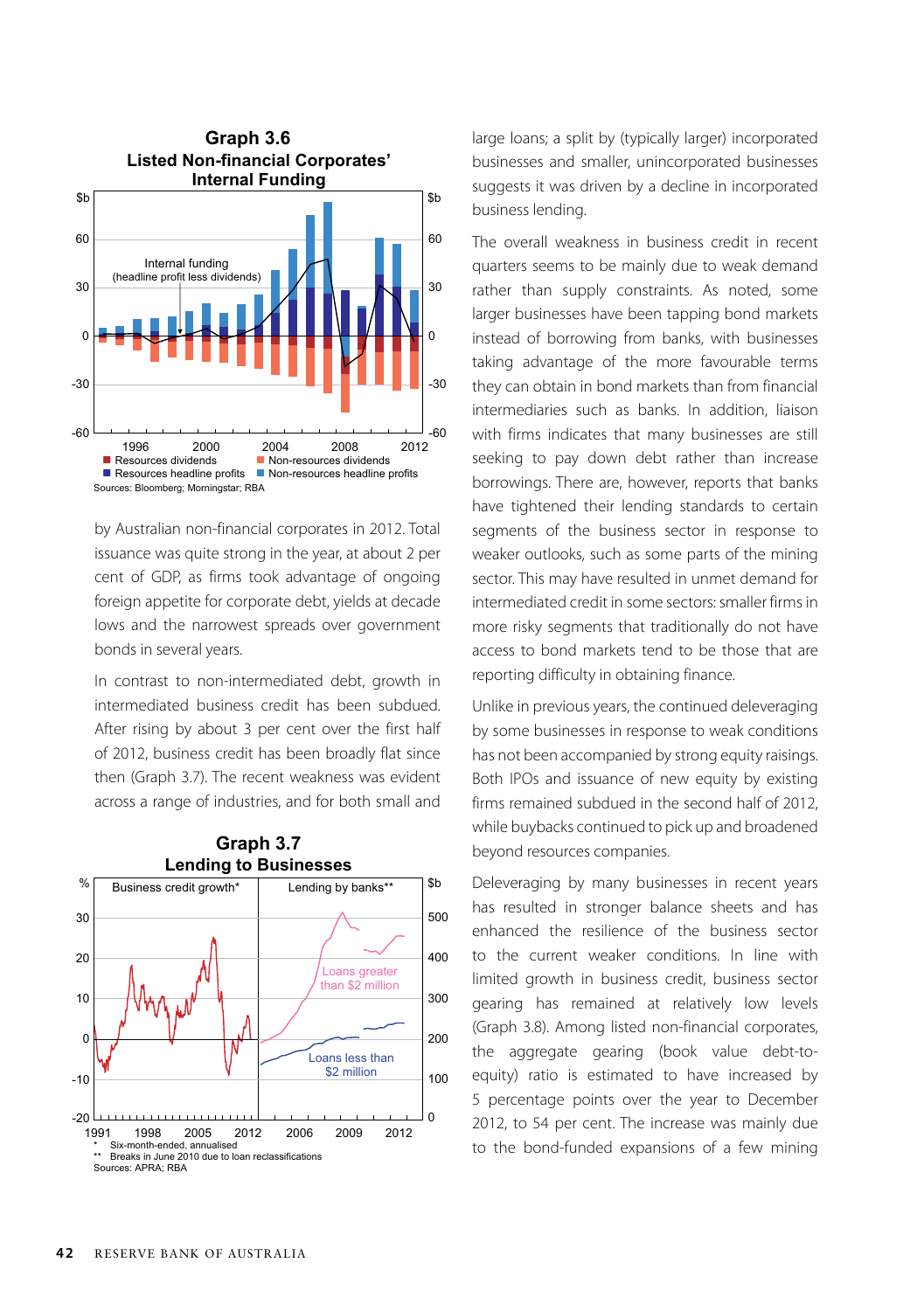

companies; gearing was steady or fell for around half of listed firms. Infrastructure companies remain highly geared relative to the overall listed sector, reflecting business models that tend to rely more on debt financing. Aggregate leverage for listed real estate investment trusts (REITs) has declined from a peak of 113 per cent in the second half of 2008, to around 50 per cent in December 2012. Dun & Bradstreet data suggest that gearing in the unlisted business sector declined over the year to June 2012: the median gearing ratio for that sector fell to 31 per cent among the 2012 sample of firms, down from 39 per cent in 2011, and well below the pre-crisis average of 57 per cent.

Consistent with low leverage and the recent falls in interest rates, the debt-servicing ratio (DSR) for the business sector overall remains below its long-run average level. However, the DSR for listed companies increased a little over the second half of 2012. This was driven by the increased debt and lower profitability of resources companies, with that sector's DSR rising to around 7 per cent, slightly above its average since the late 1990s. The DSR remains highest for infrastructure companies, reflecting their higher gearing, though at around 40 per cent this ratio remains well below its 2008 peak. The aggregate DSR for REITs has been relatively stable for the past 18 months at around 33 per cent, as the effect of declining indebtedness has offset a moderation in profits.

#### **Loan performance**

Although overall business conditions and profitability have weakened recently, banks' business loan performance has continued to improve over recent quarters, supported by the healthy condition of businesses' balance sheets (discussed above). As discussed in 'The Australian Financial System' chapter, the non-performing share of banks' business loans has continued to decline from its peak in 2010 (Graph 3.9). The recent decline was driven by loans to incorporated businesses, which had also accounted for much of the earlier increase. Data for the six months to September 2012 from the major banks' Pillar 3 reports show that performance improved most noticeably for loans to the construction, and property and business services sectors, partially offset by weaker performance of loans to the manufacturing sector. Despite the recent improvement, the share of non-performing loans is still above pre-crisis levels, and if the rate of business failures were to remain elevated it may limit further improvement in loan performance.

Much of the improvement in banks' business loan performance was accounted for by commercial

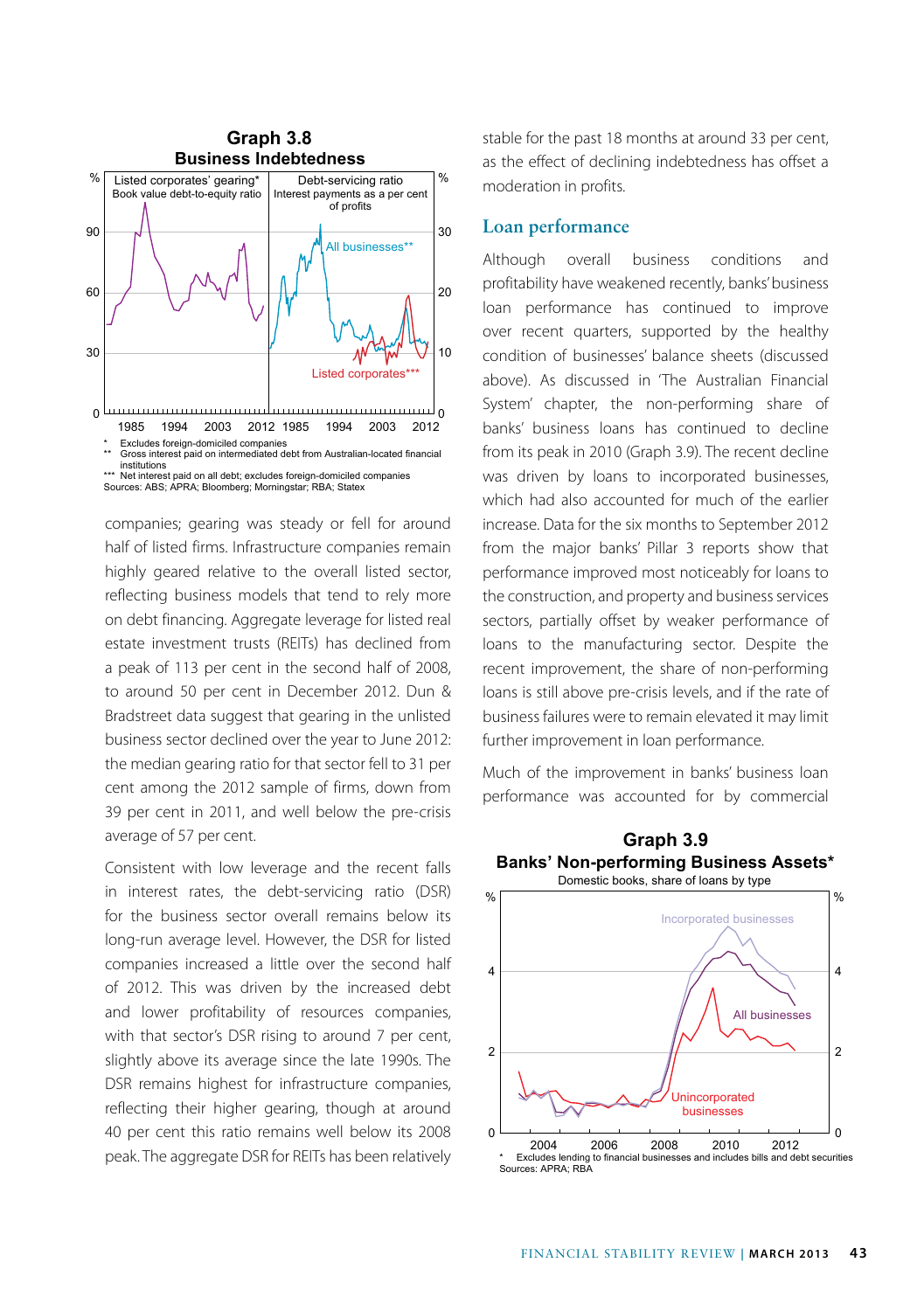property loans, which make up around one-third of banks' total business lending. The performance of these loans has improved at a faster pace than that of other business loans, partly reversing their earlier disproportionate deterioration; the impairment rate on banks' commercial property exposures was around 3½ per cent in December 2012, down from a peak of about 6 per cent in September 2010. This decline in impairments was driven by a steep fall in the impairment rate for loans to retail property, partly reflecting the 2011 restructuring of the former Centro Property Group.

Following the sharp fall from their 2009 peak, banks' total outstanding commercial property exposures have been broadly unchanged since late 2010 (Graph 3.10). The major banks have, however, increased their exposures over the past 18 months: their outstanding loans are now just 6 per cent below their peak. This has been mostly offset by a continued reduction in commercial property exposures of European banks. Foreign banks have reportedly sold much of their distressed commercial property loan portfolios to hedge funds and other distressed debt investors. Domestic banks appear to have taken a measured approach to resolving some of their troubled exposures in order to avoid putting additional pressure on market valuations.



## **Graph 3.11 Banks' Commercial Property Exposures**

### **Household Sector**

#### **Saving and borrowing behaviour**

In recent quarters the household sector has maintained the more prudent approach to its finances that has been evident over the past few years. One indicator of this is the household saving ratio, which has stabilised at around 10 per cent, well above the average for the past 20 years (Graph 3.11). This could be characterised as a return to more normal saving behaviour after the previous two decades of adjustment to disinflation, lower interest rates and financial deregulation. It is unlikely that the saving ratio will return to the higher rates of the 1960s and 1970s, partly because unincorporated enterprises – which tend to save more than employee households – were a bigger share of the economy at that time. Part of this shift in saving behaviour may reflect the changes in households' attitudes towards their finances that have been persistent since the financial crisis.

The more prudent approach to finances can also be seen in households' reduced appetite for taking on additional debt since the financial crisis (Graph 3.12). Household credit growth has been slower in the past five years – at an average annual rate of around 5½ per cent – than in the 20 years prior, when it averaged around 13½ per cent. Within household **Graph 3.10**

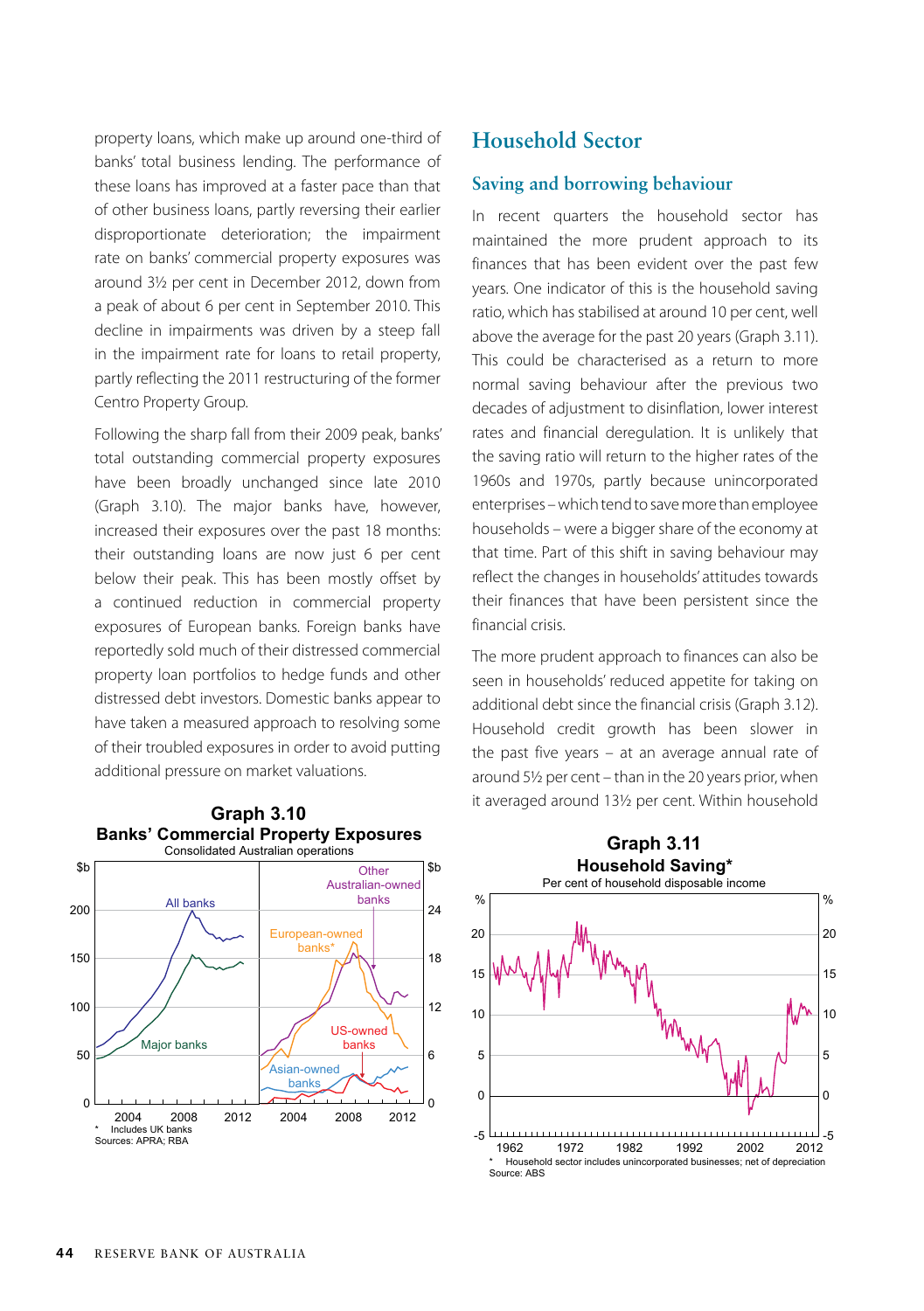

credit, personal credit has declined over the past five years, with a large fall in margin loans partially offset by modest growth in credit card debt. Growth in housing credit has also slowed over this period, to a current annual rate of around 4½ per cent despite a moderate pick-up in the value of housing loan approvals in the past few years. The slower pace of credit growth has been outpaced by income growth in the past couple of years, resulting in the household debt-to-income ratio falling slightly, to 148 per cent, after peaking at 153 per cent in late 2006. Real household disposable income growth has recently slowed a little, however, to 2 per cent over the year to the December quarter 2012. This modest growth in income, combined with the decline in interest rates and slower credit growth, has reduced the share of disposable income used to make interest payments to an estimated 9½ per cent in the March quarter 2013. Household indebtedness and gearing are still around historically high levels though, so from the perspective of their financial resilience it would be preferable if households maintained this more prudent behaviour.

Contributing to the slower pace of credit growth is the fact that many households have been taking advantage of the lower interest rate environment to pay down their debt faster than required. Mortgage buffers – balances in mortgage offset and redraw facilities – are now estimated to be equivalent to around 14 per cent of the outstanding stock of housing loans (Graph 3.13). When interest rates fall, not all borrowers reduce their mortgage payments, resulting in an increase in prepayment rates. The increase in the rate of prepayment as a result of the decline in mortgage lending rates since late 2011 is estimated to have reduced the growth rate of housing credit by around ½ percentage point over 2012.



Measured a different way, in aggregate, households' mortgage buffers are equivalent to around 20 months of scheduled repayments (principal plus interest) at current interest rates. This provides considerable scope for many borrowers to continue to meet their loan repayments even during a temporary spell of unemployment or reduced income. As with housing loans, households have also been paying off credit card debt; net repayments on personal credit and charge cards have been above average in recent years and balances on personal credit cards have also slightly declined since mid 2012.

### **Wealth and investment preferences**

The higher household saving ratio has contributed to the rebuilding of household wealth in recent quarters following the falls in asset prices over the few years prior (Graph 3.14). Real net worth per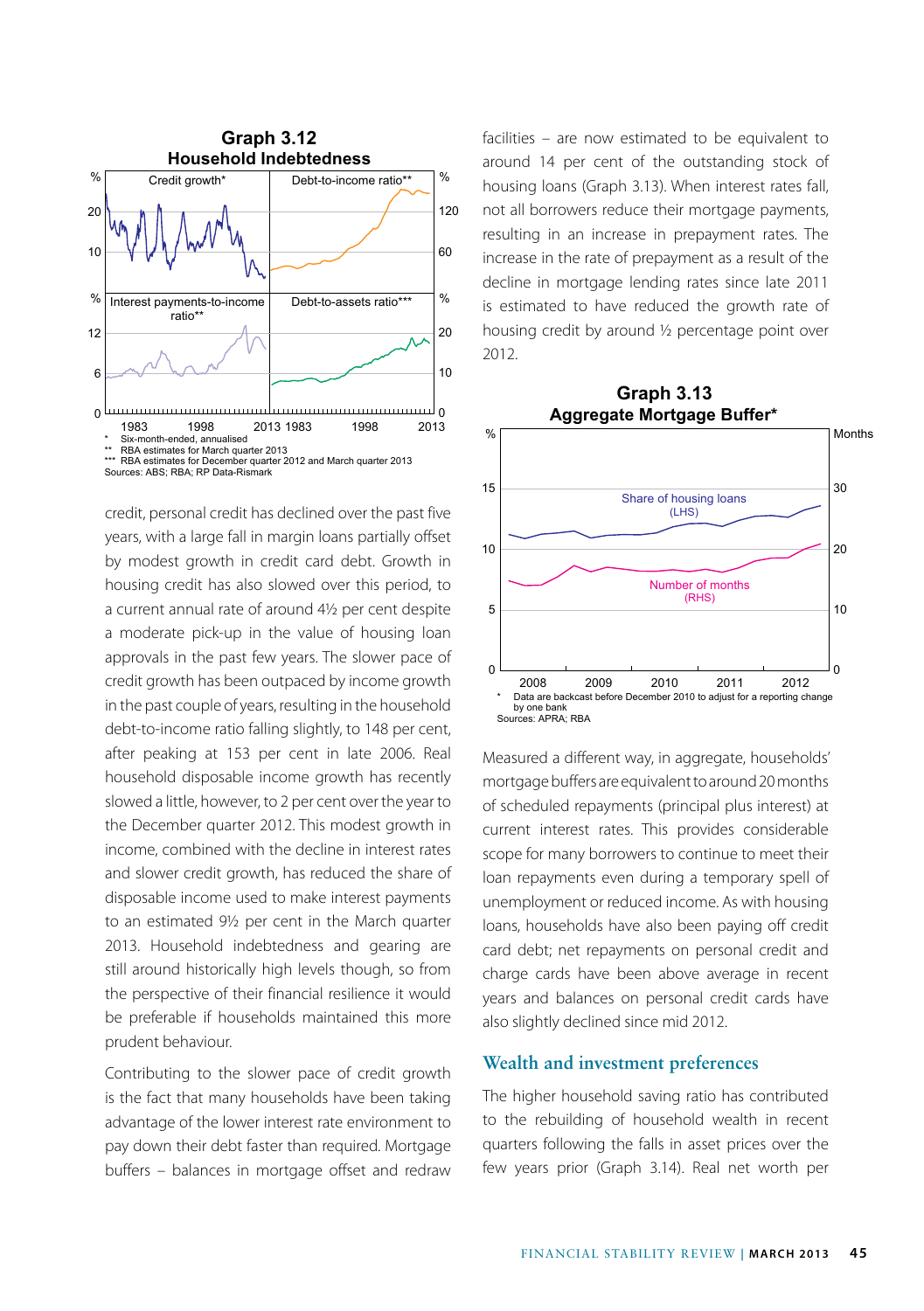

household rose by an estimated 31/2 per cent over the year to March 2013, to be about 6½ per cent below its 2007 peak. Most of the rise was in the financial assets component; continued net inflows into deposits and superannuation were accompanied by positive valuation effects associated with the recovery in share prices, particularly since the middle of 2012. There has also been a recent pick-up in the value of housing assets, with the average dwelling price rising by around 4 per cent since its trough in May 2012. After the weakness of the past few years, there are some signs that a recovery in housing markets now seems to be underway in most capital cities, with auction clearance rates and rental yields increasing throughout 2012 and in 2013 to date. Assuming household credit growth remains subdued, the recovery in dwelling and share prices is likely to reduce the household debt-to-assets ratio.

As yet there is little sign that the recent recovery in asset prices has encouraged households to shift away from their more cautious financial behaviour of recent years or to make less conservative investment choices. Data for the September quarter 2012 (the latest data available at the time of publication) showed a further net outflow from households' direct equity holdings over the past year, albeit less than in recent years, while flows into deposits remained close to their decade average (Graph 3.15). More recent survey data show most households continue to favour deposits as the 'wisest place' for their savings. Regardless of their financial preferences, from an investor protection perspective, it is always important for households to understand and appropriately manage the risks they take. The recent failure of a number of small finance companies that issued unlisted debentures to retail investors highlights some of the challenges in this area (see the chapter on 'The Australian Financial System' for more detail).



# **Loan performance and other indicators**

### **of financial stress**

Despite a modest increase in the unemployment rate over 2012, the household sector continues to cope reasonably well with meeting its debt obligations. The non-performing share of housing loans – loans that are past due or impaired – has continued to fall since peaking in June 2011 (Graph 3.16). This decline has been driven by the continued fall in the past-due share of loans, to 0.5 per cent in December 2012. Some financial institutions have indicated that they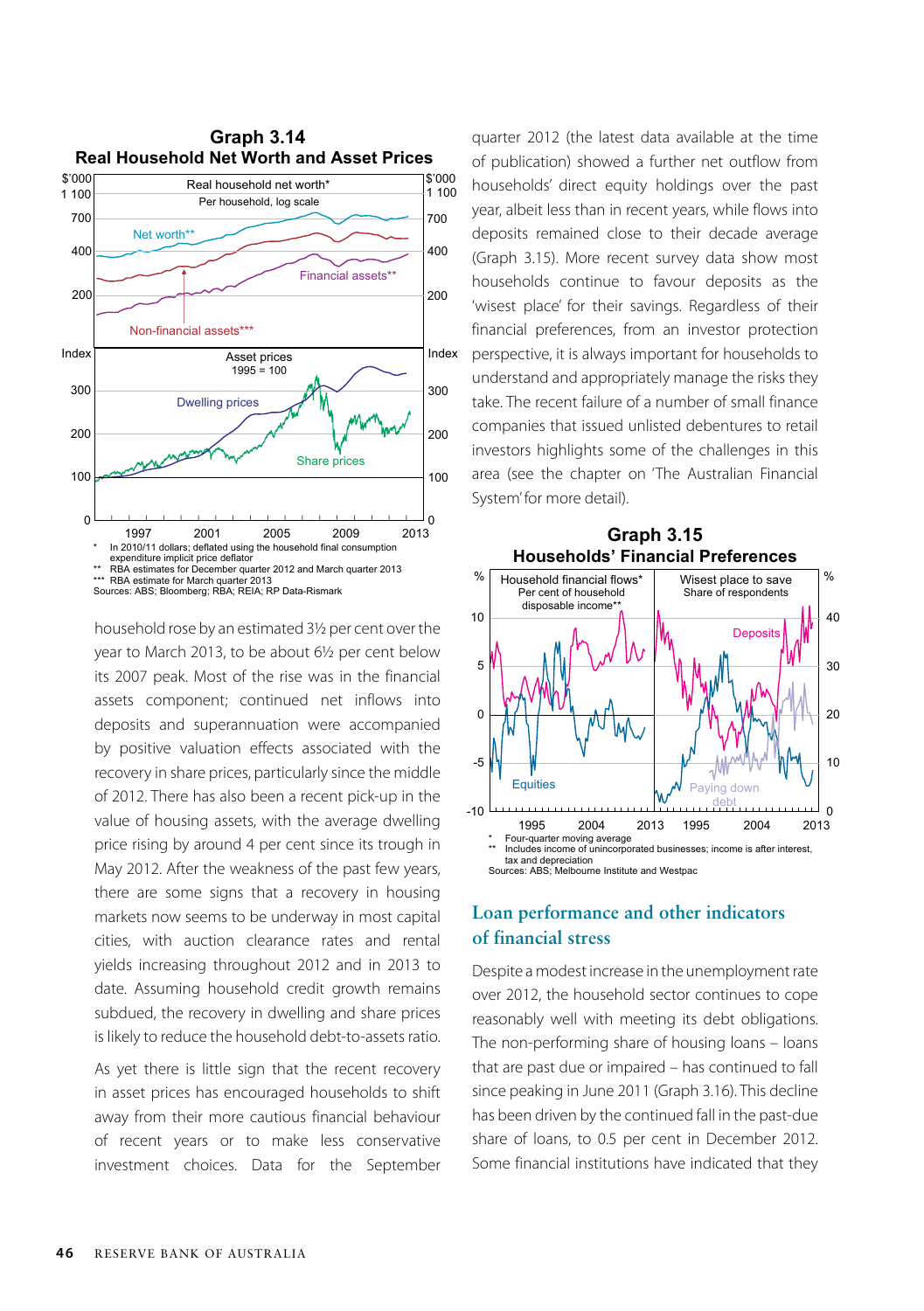

do not anticipate much, if any, further improvement in housing loan performance over the coming year, because the effect of lower interest rates is expected to be offset by that of ongoing softness in the labour market: forward-looking indicators point to only modest employment growth in the coming months. The non-performance rate for banks' credit card lending has drifted up a little in the past couple of years, while the rate for other personal loans has been broadly unchanged at a level that is higher than its average over the early to mid 2000s. While both these loan types are inherently riskier and less likely to be secured than housing loans, they only account for a small (and declining) share of total household credit. A sharp increase in these non-performance rates could, however, provide an early signal of borrower stress.

The fall in housing arrears since its 2011 peak is comparable to the fall seen after the previous peak in 1996, despite less favourable movements recently in some factors that can influence housing loan performance (Graph 3.17). In the current episode, since the peak in arrears dwelling prices have fallen, the unemployment rate has increased and the decline in the housing interest-servicing ratio has been slower and from a higher level than in 1996. Following the peak in arrears in 1996, dwelling prices rose strongly, the unemployment rate eventually



declined, albeit from a higher level than in 2011, and the interest-servicing ratio of households fell sharply.

At least part of the recent decline in arrears is a reversal of flood-related payment difficulties for some borrowers, but there is also reason to believe that some households might have become more resilient to economic shocks. For example, products such as home equity loans, redraw facilities and offset accounts are more popular than in the 1990s. These types of loan products make it easier for households to build mortgage buffers, enhancing their ability to cope with income shocks. Survey data also suggest that those households that are financially constrained (unable to make payments for essential goods or services, or having to borrow money from family or friends) are currently holding a smaller share of total owner-occupier housing debt than in the late 1990s. As noted above, the changed sentiment of households towards their finances since the financial crisis has also contributed to a shift in their behaviour towards repaying debt.

At a regional level, data on securitised housing loans suggest that arrears rates have declined in all mainland states since mid 2011. However, there are pockets of weakness, with some regions – such as parts of Sydney's western suburbs – having had high arrears rates for a number of years (Graph 3.18).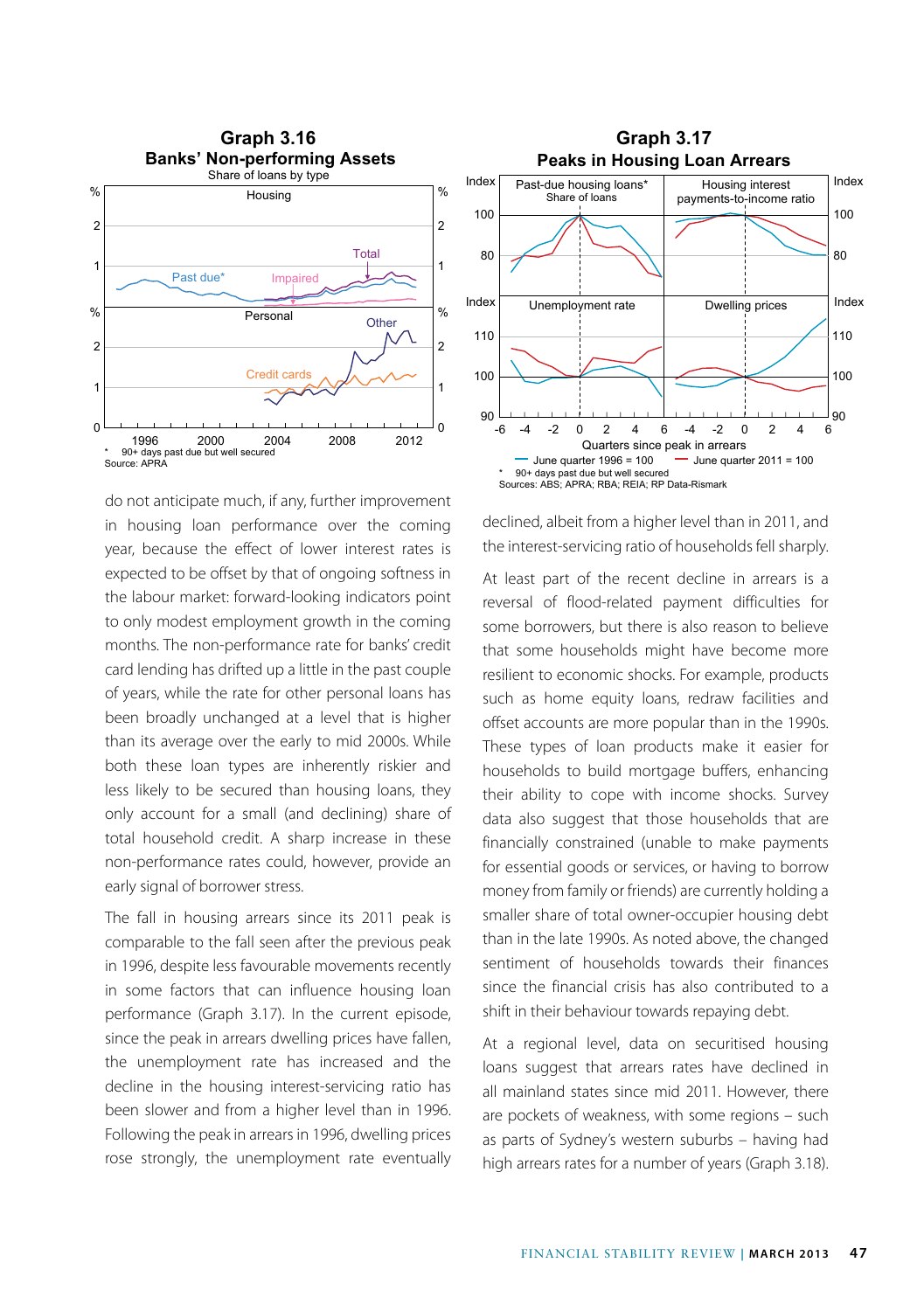

Prime loans securitised by all lenders; includes self-securitisations; regions with at least 2 500 loans outstanding Sources: ABS; Perpetual; RBA

> Other regions with relatively high arrears rates include those that have had large dwelling price falls and/or that rely on tourism, a sector that has been under pressure recently from the persistently high exchange rate. Even in some of these regions, though, arrears rates have stabilised or started to fall in recent months; this has been particularly evident in parts of Sydney's western suburbs and south-east Queensland (including the Gold Coast). The arrears rate in Hobart increased sharply in late 2011 and early 2012, and although it has since improved, it remains relatively high. The increase was likely to have been driven by the increase in the unemployment rate in Tasmania at around the same time. While the January floods in Queensland and northern New South Wales may put some upward pressure on mortgage arrears rates in those areas, the effect on the aggregate arrears rate is expected to be even smaller than in the 2011 floods; in both flooding episodes, hardship relief packages (including 'payment holidays') were put in place by banks to help affected borrowers. These packages prevented short-term flood-related difficulties from becoming more ongoing problems, even if in some cases they temporarily boosted reported non-performance rates.

A large share of the housing loans currently in arrears nationally was originated during earlier periods of rapid dwelling price growth and above-average construction activity (Graph 3.19). These periods differed by state: the worst-performing loans tend to have been originated between 2003 and 2006 in New South Wales and between 2007 and 2008 in Queensland and Western Australia. Encouragingly, arrears rates on more recent loan cohorts are lower on average than for the overall loan pool. Even the 2009 cohort has performed well despite it including a high proportion of first home buyers (FHBs), whose typically higher loan-to-valuation ratios (LVRs) might be thought to increase their riskiness.



Although housing loan arrears rates are currently low across most parts of Victoria, the outlook for the Melbourne property market appears to be softer than for other large cities and some banks have signalled that they will be alert to any signs of deterioration in asset performance. The current stock of land for sale is at a high level and building approvals data point to increases in the stock of housing, and potential oversupply, in some parts of Melbourne, particularly the inner-city apartment market (Graph 3.20). This is on top of previous strong supply of detached housing in the outer suburbs. The increase in the stock of housing is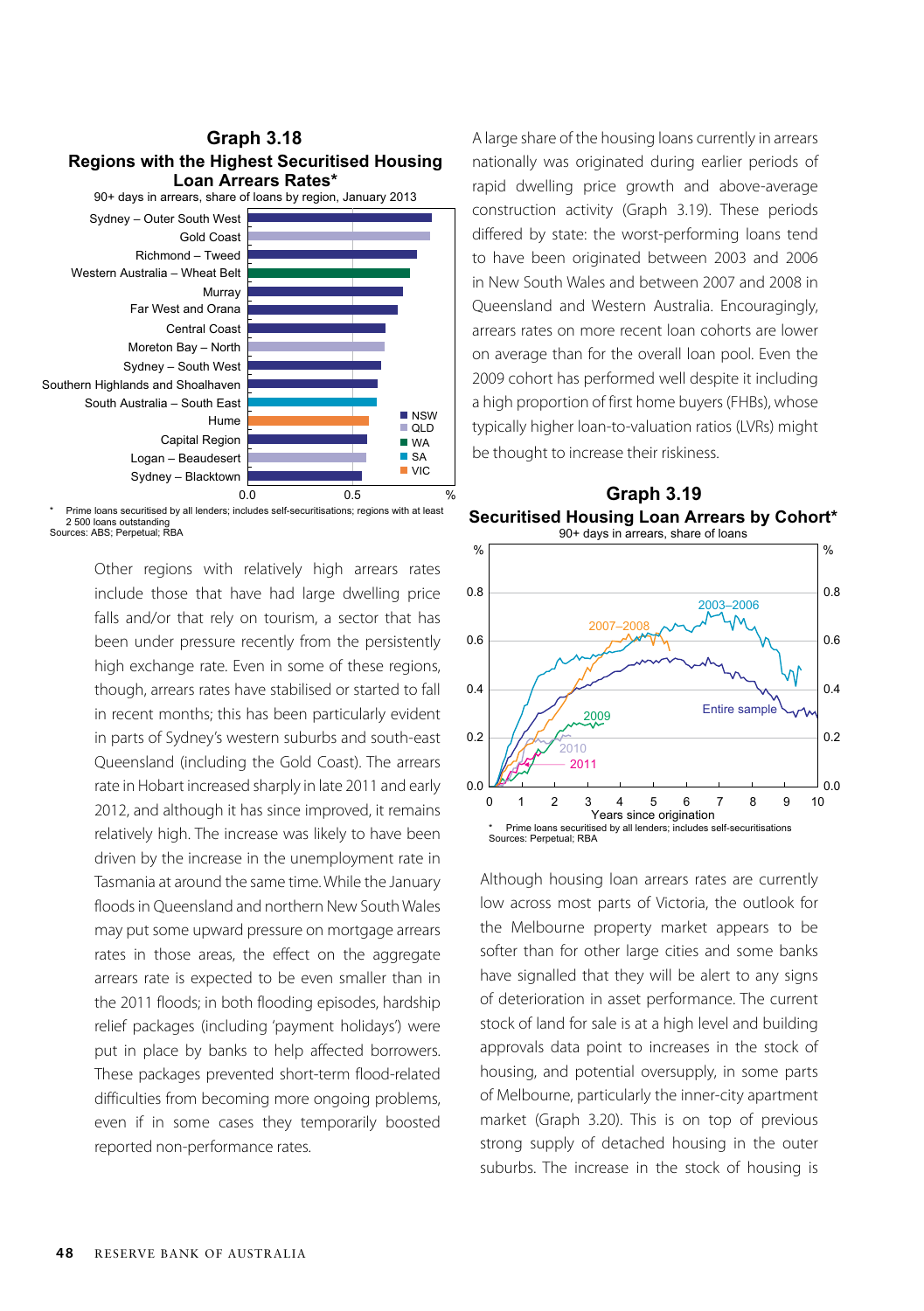

consistent with Melbourne dwelling prices declining further and recovering less of their earlier decline than prices in most other capital cities have done.

Available information suggests that the quality of new housing loans being written should support future loan performance. As noted in the chapter 'The Australian Financial System', a number of banks have recently responded to the decline in mortgage interest rates to below-average levels by increasing the interest rate buffers they use in assessing the capacity of households to service their mortgage. For example, it is now reportedly common for banks to test loan serviceability using interest rates around 1¾ to 2 percentage points higher than their discounted standard variable rates, whereas buffers around ¼ to ½ percentage point less than this were more common a year ago. Increasing these buffers limits the increase in borrowing capacity as interest rates fall, which implies that borrowers would be better able to manage the increase in repayments if interest rates were to rise.

Aside from this change in interest rate buffers, data on the characteristics of new housing loan approvals suggest that banks have broadly maintained the risk profile of their mortgage lending in recent quarters. By value, the share of new housing loan approvals with LVRs above 90 per cent has remained fairly steady at around 14 per cent since late 2011 (Graph 3.21). This is despite a fall in loan approvals



to FHBs – which typically have higher LVRs – associated with changes in FHB incentives. The share of owner-occupier housing loan approvals at fixed interest rates has been a little above its long-run average in the past six months, at around 13 per cent; the average interest rate on new three-year fixed-rate mortgages is currently at its lowest level since the series began in the early 1990s, at around 20 basis points below the average discounted package rate on new variable-rate mortgages. Low-doc loans continue to decline as a share of the overall market, accounting for just 1 per cent of new loan approvals in the December quarter 2012. The decrease in low-doc lending over the past few years partly reflects the introduction of, and subsequent amendments to, the *National Consumer Credit Protection Act 2009*, which has strengthened the responsible lending obligations on lenders, such as those on verifying that borrowers can reasonably meet their debt commitments. The interest-only share of total housing loan approvals has been broadly steady in recent years, at around 35 per cent; many of these loans include features that encourage the building of mortgage buffers, such as redraw and offset facilities.

The increasing financial resilience of the household sector is evident across a range of other indicators,